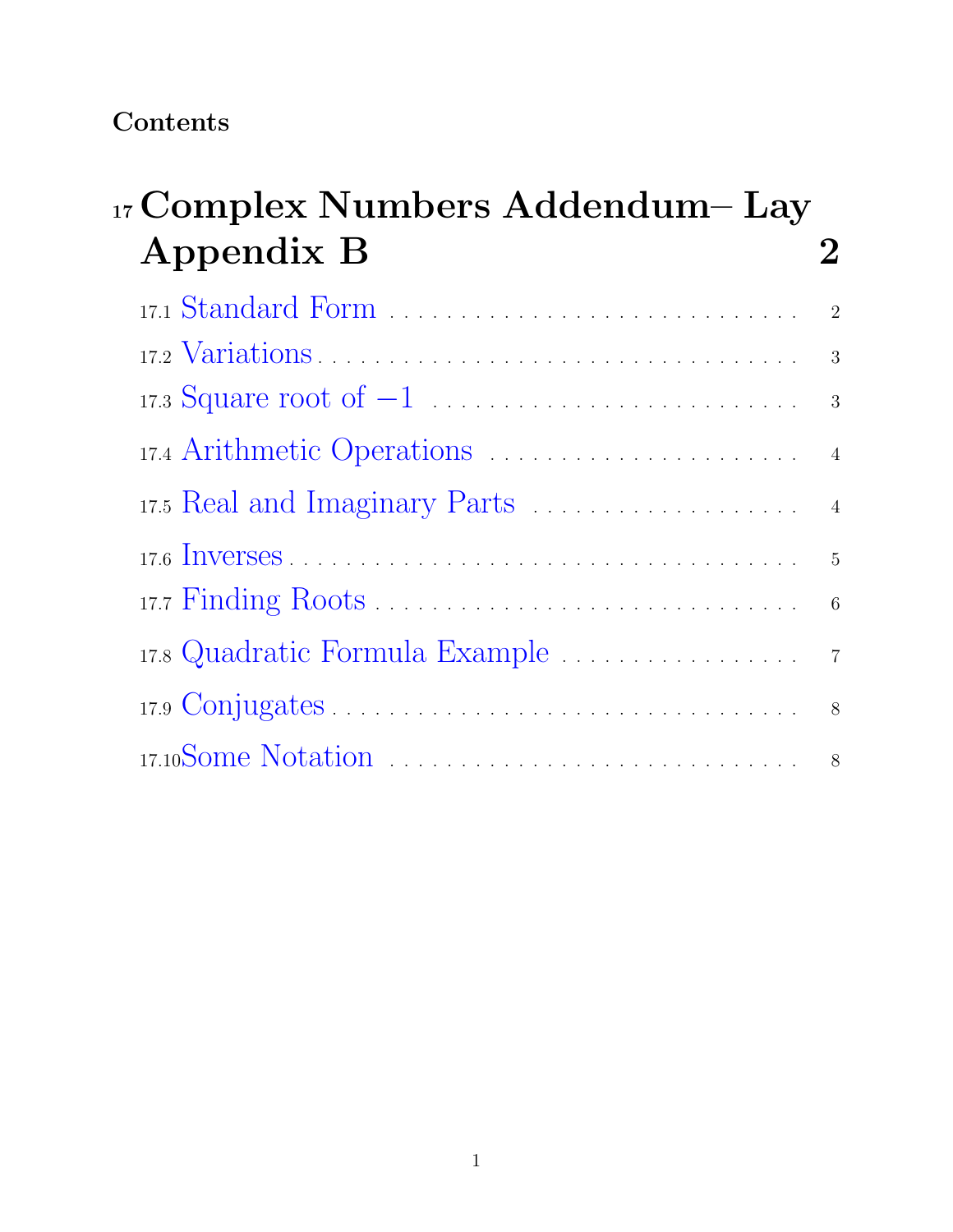# <sup>17</sup> Complex Numbers Addendum– Lay Appendix B

# 17.1 Standard Form

Basic facts about the set  $\mathbb C$  of complex numbers are:

- 1. The set  $\mathbb C$  contains an element, usually called i, which is not a real number.
- 2. Every member of  $\mathbb C$  can be written uniquely in the form

$$
x+iy.
$$

where  $x$  and  $y$  are real numbers.

(Here 'uniqueness' means that, if  $x_1+iy_1$  and  $x_2+iy_2$ represent the same complex number, then  $x_1 = x_2$ and  $y_1 = y_2$ .

3. The operations of addition, negation and multiplication are defined:

$$
(x_1 + iy_1) + (x_2 + iy_2) = (x_1 + x_2) + i(y_1 + y_2),
$$
  
\n
$$
-(x_1 + iy_1) = (-x_1) + i(-y_1),
$$
  
\n
$$
(x_1 + iy_1)(x_2 + iy_2) = (x_1x_2 - y_1y_2)
$$
  
\n
$$
+i(x_1y_2 + x_2y_1).
$$

From these basic facts all else follows.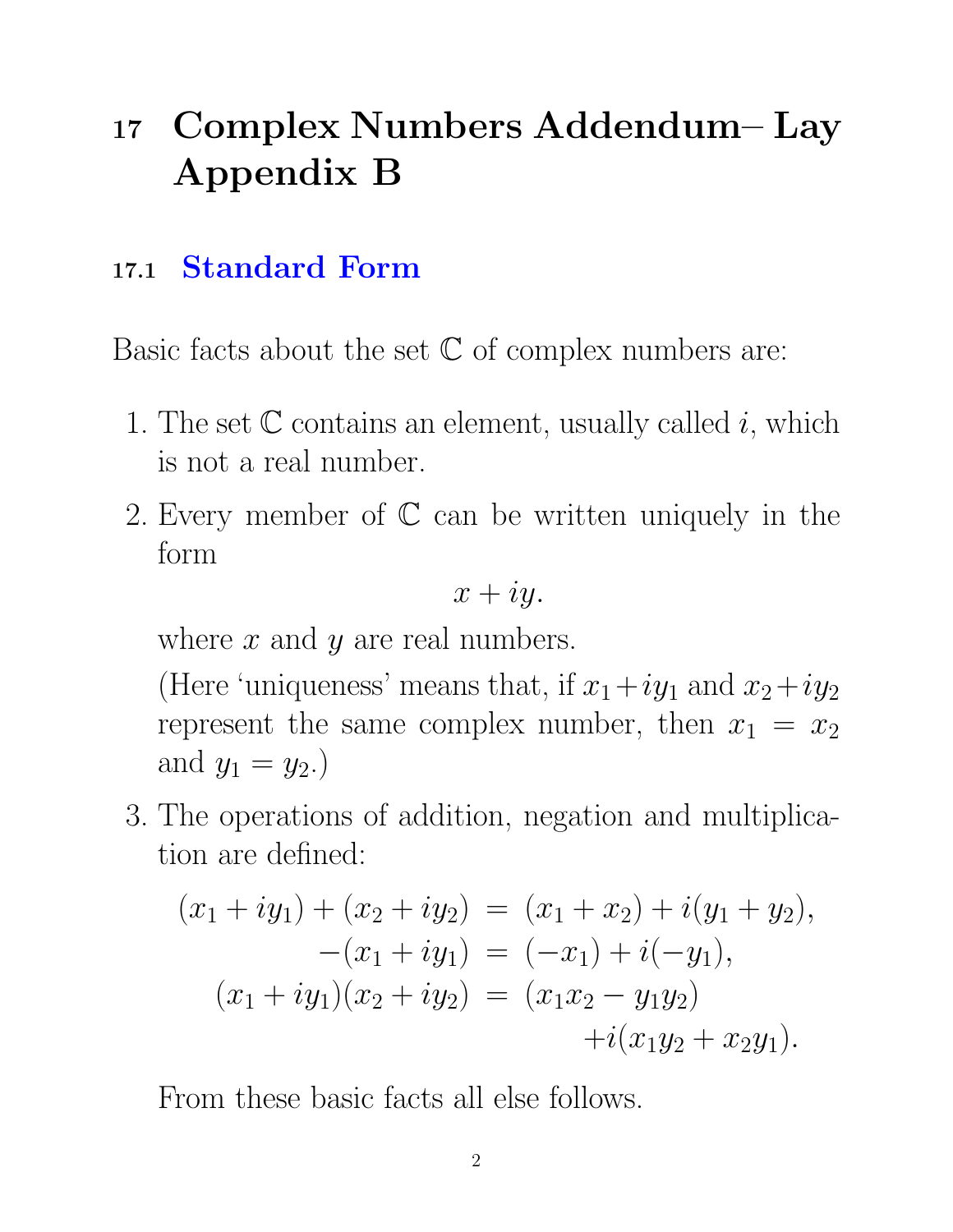## 17.2 Variations

There are various fairly obvious variations on standard form, For example:

- $x + yi$  (the *i* written after the *y* instead of before it).
- yi or iy for  $0 + iy$ .
- $x$  for  $x + i0$ .
- $x iy$  for  $x + i(-y)$ .
- *i* and  $-i$  for  $0 + 1i$  and  $0 + (-1)i$ .

and so on.

## 17.3 Square root of  $-1$

The definition of multiplication gives:

$$
i^2 = (0+1i)^2 = -1.
$$

so i is the notorious 'square root' of  $-1$ '. Note that also  $(-i)^2 = -1$ .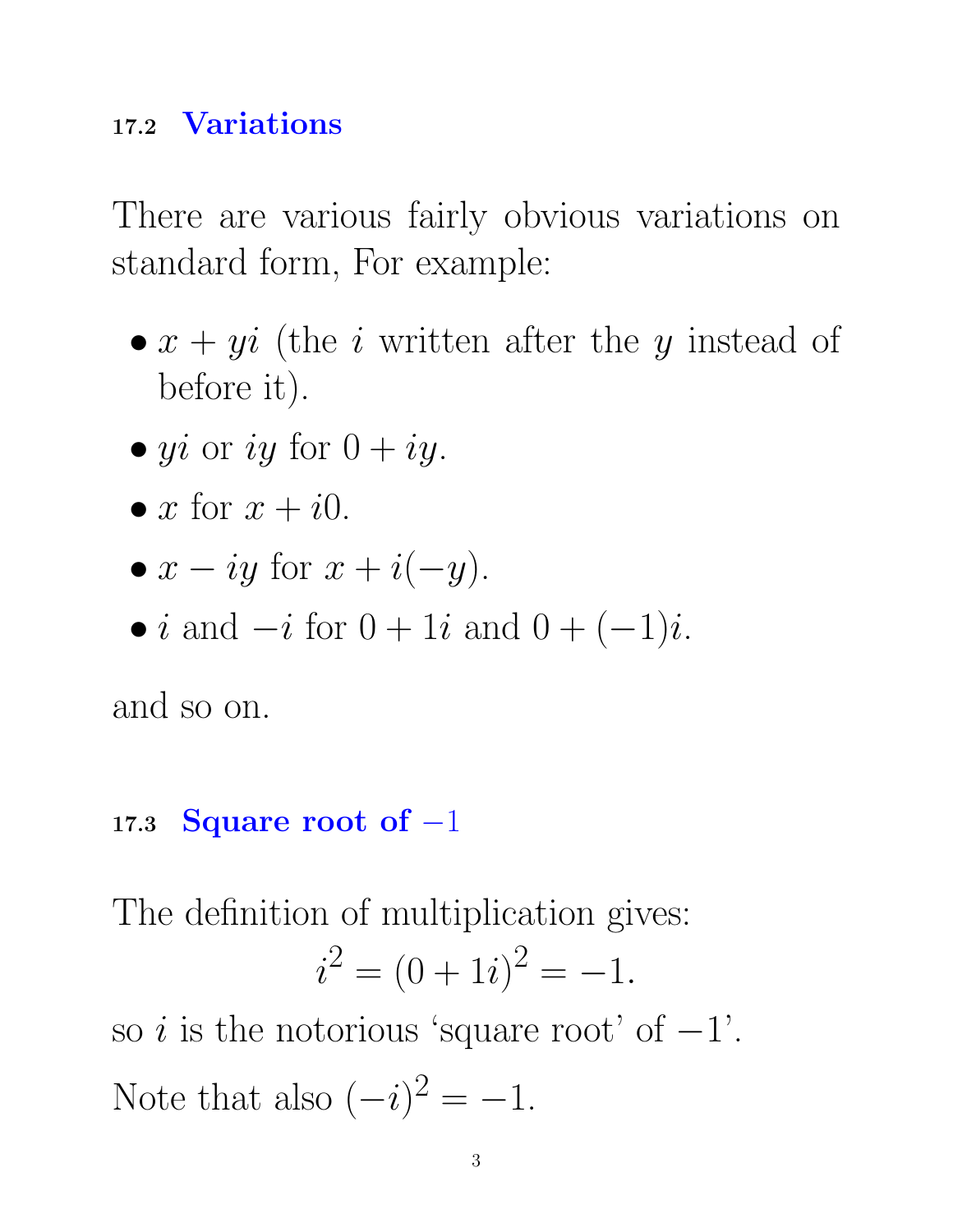### 17.4 Arithmetic Operations

Theorem 17.1 The set of complex numbers forms a field. This means that there is a zero element  $0 = 0+0i$ and a multiplicative identity  $1 = 1+0i$ . The only trick is to find the inverse of any nonzero complex number.

Here it is: If  $x + iy \neq 0$  then

$$
(x+iy)^{-1} = \left(\frac{x}{x^2+y^2}\right) - i\left(\frac{y}{x^2+y^2}\right).
$$

Check that it is indeed the inverse of  $x + iy$ .

#### 17.5 Real and Imaginary Parts

#### Definition 17.1

If  $z = x + iy$ , then x is the real part,  $Re(z)$ , and y is the imaginary part,  $Im(z)$ .

#### Definition 17.2

A complex number of the form iy (y real) is called imaginary or purely imaginary.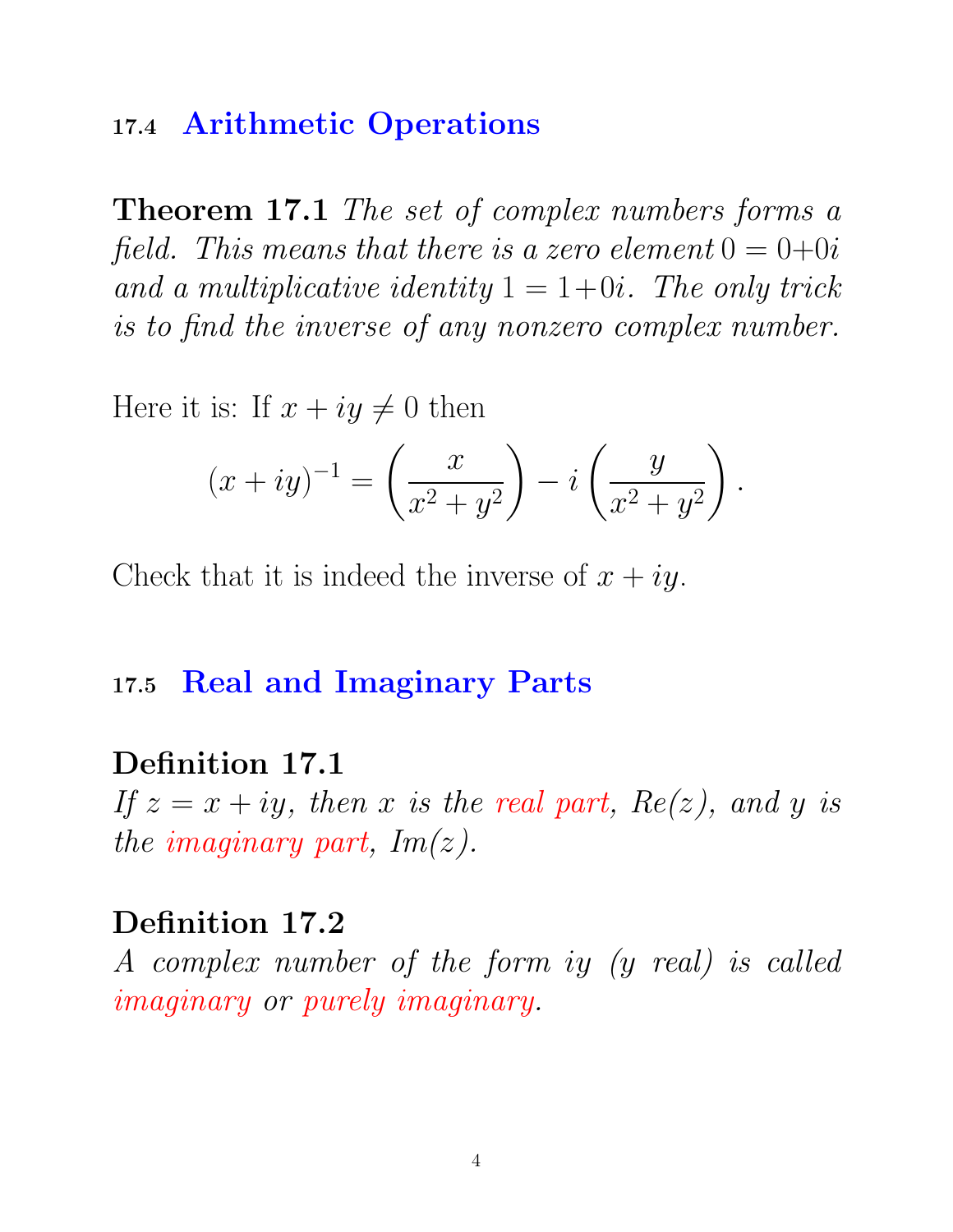## 17.6 Inverses

To remember the formula for inverses, remember that

$$
(x+iy)(x-iy) = x^2 + y^2.
$$

We proceed in a manner similar to rationalising the denominator: multiply top and bottom by  $(x - iy)$ :

$$
\frac{1}{x+iy} = \frac{1}{x+iy} \frac{x-iy}{x-iy}
$$

$$
= \frac{x-iy}{x^2+y^2}
$$

$$
= \frac{x}{x^2+y^2} - i\frac{y}{x^2+y^2}
$$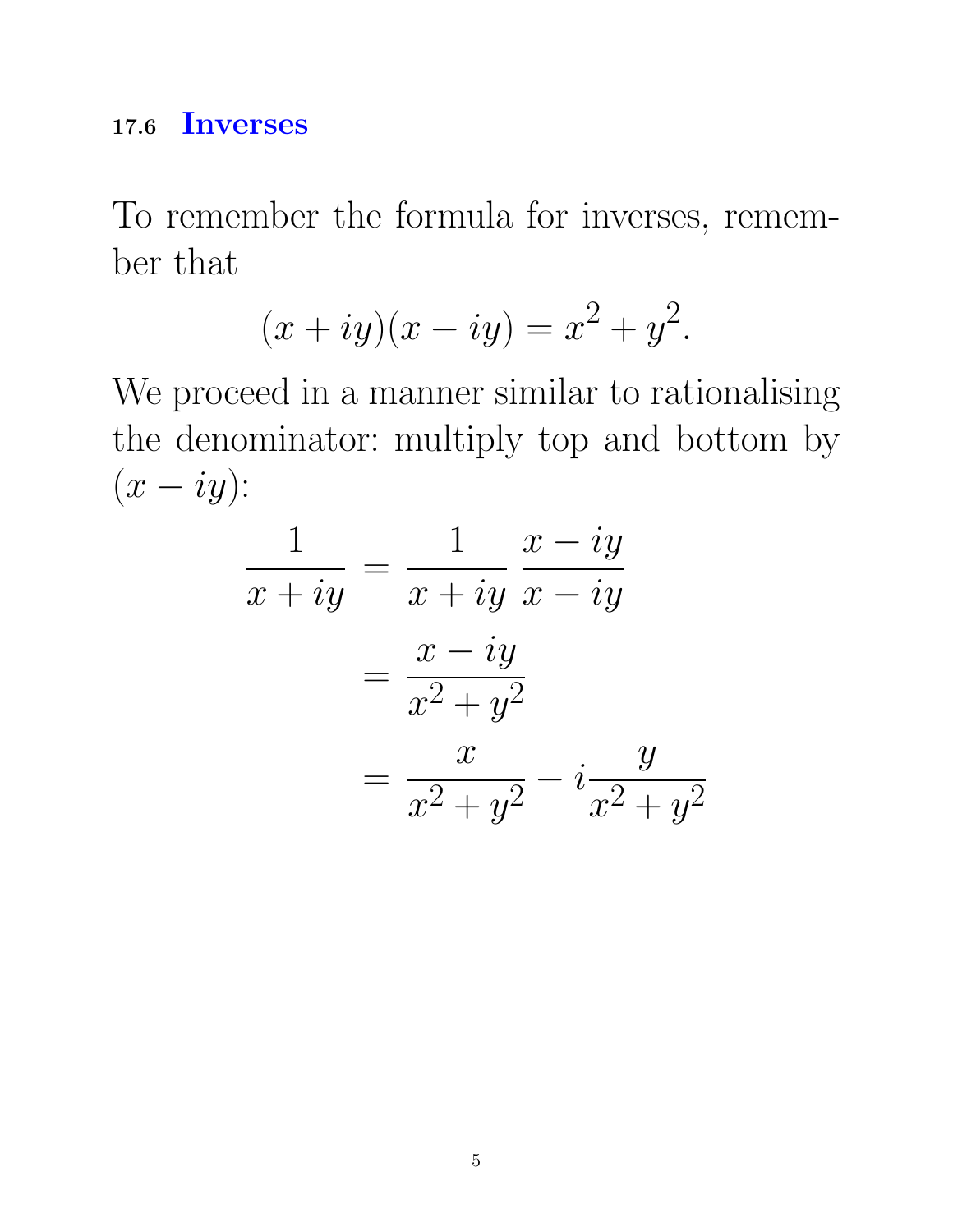# 17.7 Finding Roots

Finding the roots may be a difficult or impossible problem for some polynomials. For some special kinds of polynomials, the roots can be found without too much trouble. Quadratics can be factorised and their roots found by the good old √

$$
\frac{-B \pm \sqrt{B^2 - 4AC}}{2A}
$$

formula. This includes the quadratics whose roots include complex numbers.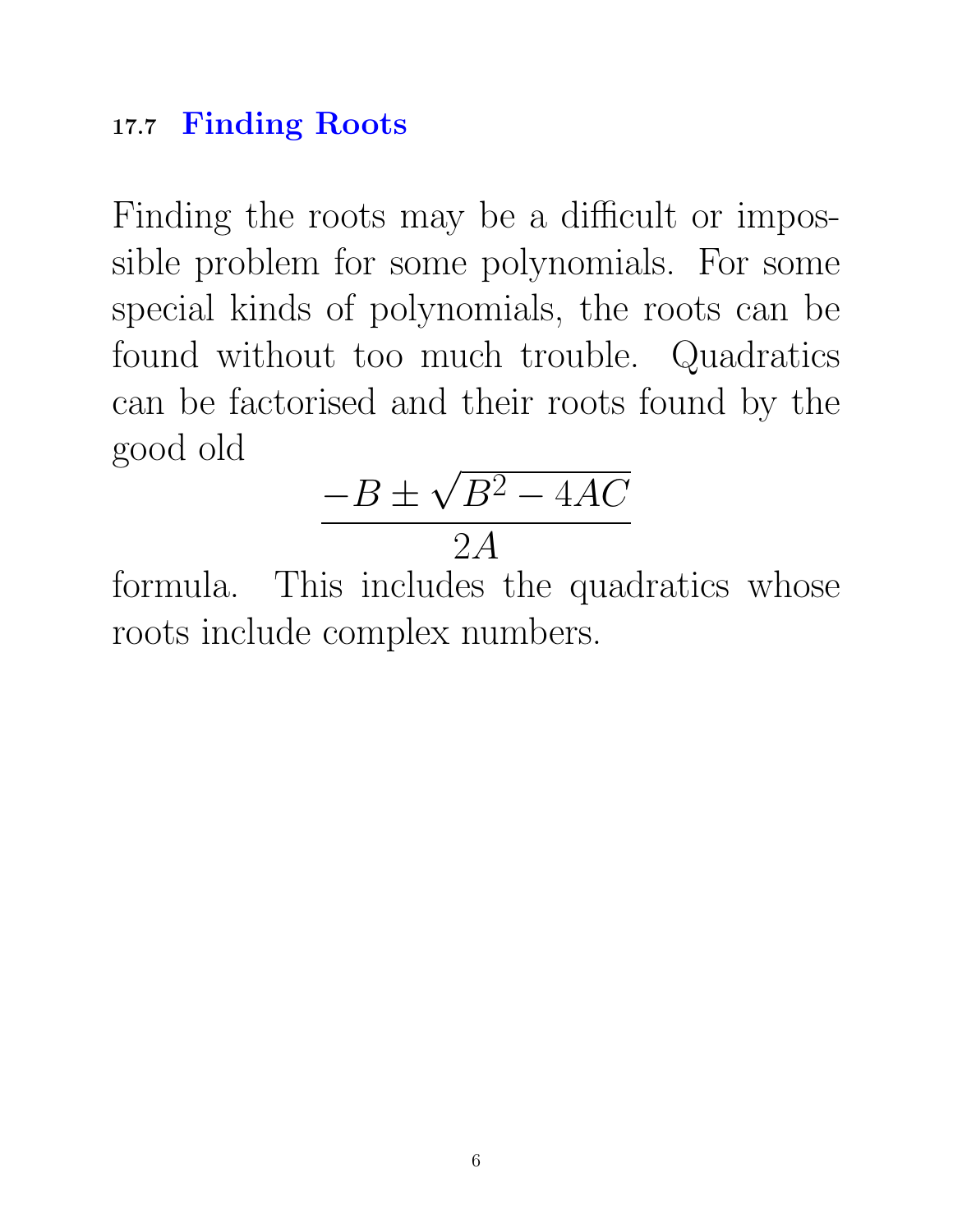## 17.8 Quadratic Formula Example

# Example

Find the complex roots of the quadratic  $x^2 +$  $x + 1 = 0.$ 

The roots are ∪∪<br>∕

$$
\frac{-1 \pm \sqrt{1^2 - 4}}{2} = \frac{-1 \pm \sqrt{-3}}{2} = -\frac{1}{2} \pm \frac{\sqrt{3}}{2}i.
$$

Call these roots  $\alpha$  and  $\beta$ . We have

$$
\alpha = -\frac{1}{2} + \frac{\sqrt{3}}{2}i
$$

and

$$
\beta = -\frac{1}{2} - \frac{\sqrt{3}}{2}i
$$

and  $x^2 + x + 1 = (x - \alpha)(x - \beta)$ .